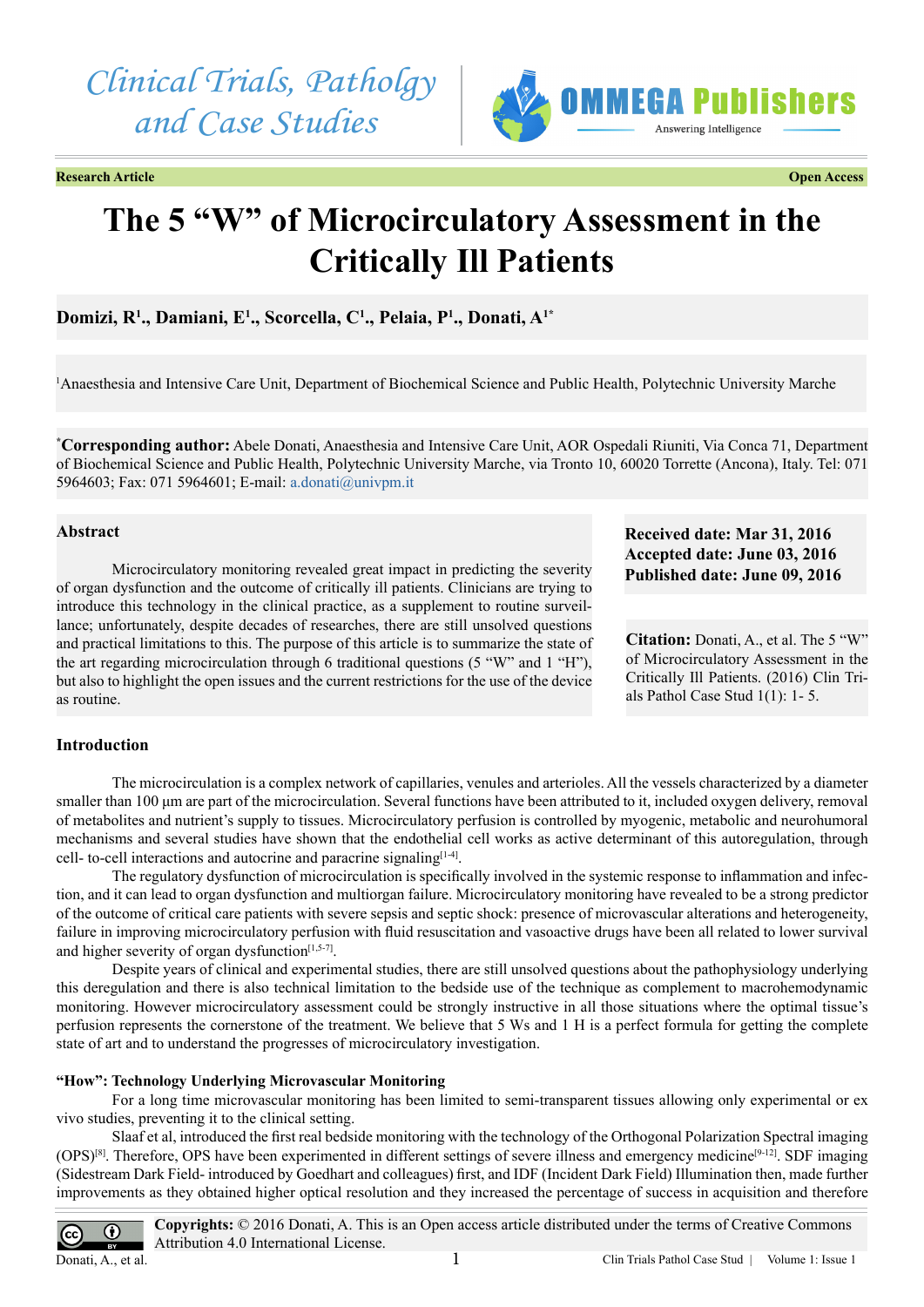#### 5 "W" of Microcirculatory Assessment



the possibility to analyze the records collected $[13,14]$ .

Cytocam® (Braedius Medical, Huizen, The Netherlands) is the most recent technology introduced in commerce and it is based on IDF illumination; if compared to Microscan® (Micro Vision Medical, Amsterdam, The Netherlands) that is based on SDF imaging, IDF illumination seems to offer advantages for the operator, derived from the introduction of digital signal, the reduction in weight of the device (better handling of the probe and lower pressure artifacts) and the higher optical resolution. Some validation studies are already available in literature and they report superiority of this novel video-microscope on the previous device[s\[15-17\]](#page-3-4). Core of the technology for vessel's detection is an incoming ring light (LEDs light) characterized by a specific wavelength of 530 nm. 530 nm represents the isosbestic point of absorption spectra of the hemoglobin contained in red blood cells (RBC) so that RBC impressed by the light are visualized as flowing granules that indirectly highlight just those vessels that are perfused, hiding vessels that are not perfused at all $[10-13]$ .

## **"How" to Capture Good Quality Videos?**

As nicely described by De Backer et al, saliva, fresh blood and contusions are often the main responsibles for an inadequate visualization of vessels; for a good quality of records, all secretions should be carefully removed using tissues or gauzes and high attention should be taken to optimize focus, illumination and contrast (Figure  $1$ )<sup>[18]</sup>. Other disturbances can derive from pressure's and motion's artifacts: pressure artifacts can be focal or global, and they are determined by excessive pressure applied on the mucosa that occludes RBC flow; they can be detected by the observation of large venules, where impaired flow of venules is suggestive of excessive pressure; motion's artifacts are more frequent in awake patients even more in confused and agitated ones, because they are unable to remain steady for long and to cooperate with the observer. A firm but gentle grip of the probe on patient's chin usually facilitates stabilization of the image<sup>[18,19]</sup>.



Figure 1: Examples of quality of capture. The image on the left represents a good quality video, while the middle and right ones respectively represent examples of incorrect area of evaluation and of artifacts derived from saliva bubbles and pressure artifacts.

#### **"How" to Analyze Videos?**

As Bezemer R et al reported, the off-line analysis is the gold standard for this technology<sup>[20]</sup>. All capillaries have to be manually detected and drew, then blood flow is individually characterized. Semi-automated software's are available in commerce. AVA (Automated Vascular Analysis) is the most used software package worldwide, it facilitates the operator in some of the main steps of off-line analysis, but nevertheless it remains time-consuming and partially operator-dependent, so we are far from a real resolution of the limits of this methodology. We should aim to reach a complete automatization of the procedure both to reduce inter-operator dependency and to introduce microcirculatory monitoring in the daily clinical practice in the setting of critical care patients where an evaluation of tissue's perfusion is undoubtedly important<sup>[\[20\]](#page-3-7)</sup>.

#### **"Who": Importance of a Well-trained Observer**

As with many other devices introduced into clinical practice, such as Echocardiography and Transcranial Doppler, both video capture and off-line analysis of microcirculation require expertise and skills, and a well- trained observer is fundamental to obtain good-quality images, to avoid artifacts and to give the right meaning to the results.

A well-trained observer can easily recognize and avoid pressure and motion artifacts and he can therefore optimize the acquisition. The operator must also be skilled in the off-line evaluation of the principal parameters. As previously mentioned, inter-operator deviation of the method could be completely deleted just when totally automated software will be available<sup>[19,21,22]</sup>. Massey MJ, Shapiro NI and colleagues have recently created a score of quality called "Microcirculation Image Quality Score" with the aim to rate image's quality before off-line analysis and they have introduced 6 different features to control(illumination, duration, focus, content, stability and pressure), to assign the score of optimal, sub-optimal, or unacceptable quality of the record<sup>[21]</sup>. Further assessment of this score is mandatory, but it is unquestionable that we need a quality control to ensure high relevance studies<sup>[22]</sup>.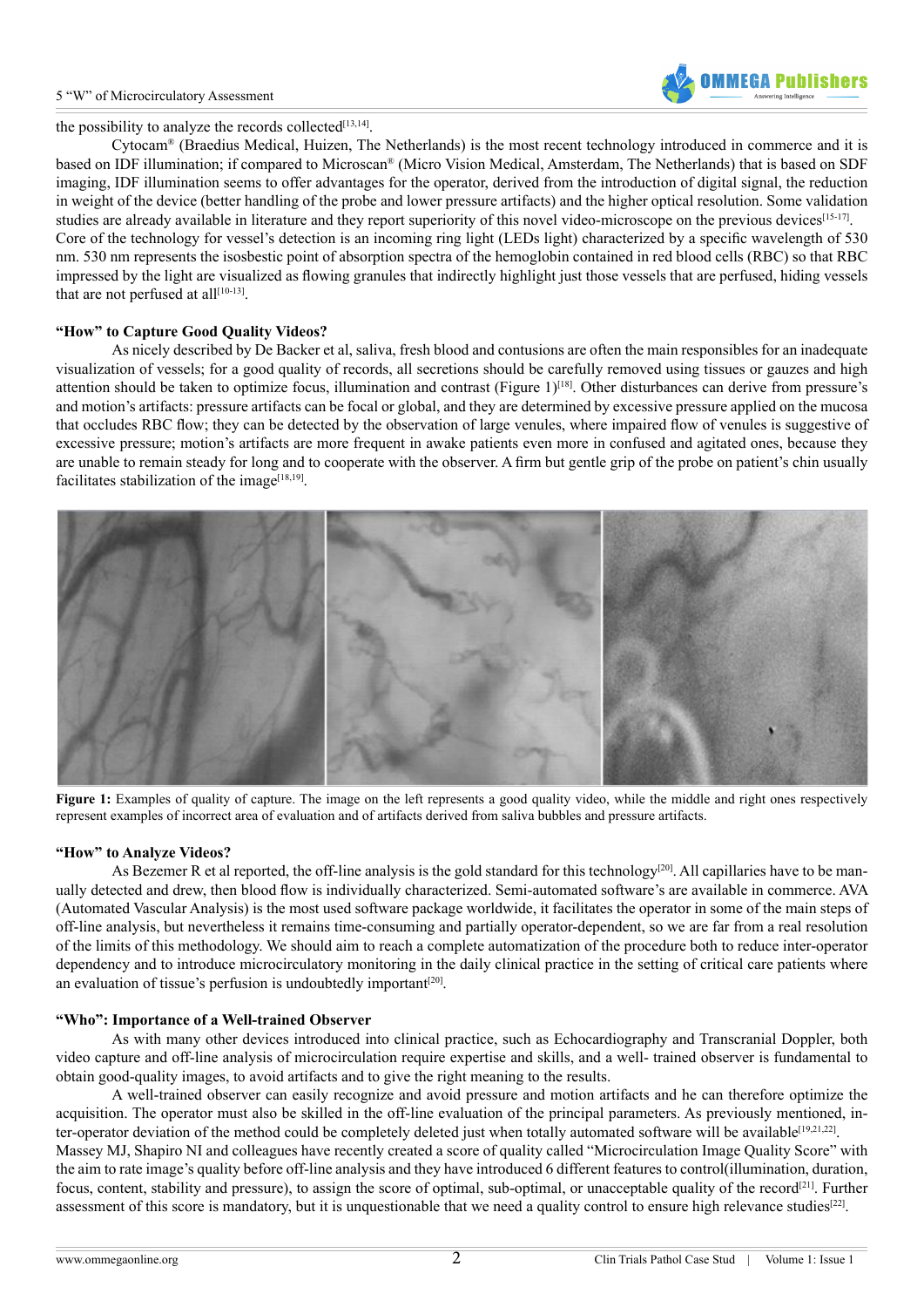## **What": Guide to Microcirculatory Parameters**

De Backer D, Ince C, et al. published the new roundtable Guidelines in 2007, in order to formulate a consensus statement on microvascular evaluation. These guidelines are still the main guidance for both acquisition and analysis of image[s\[18\].](#page-3-6)

Participants of the round table were some of the principal experts in "microhemodynamic". All of the experts agreed that a measure of vascular density, of perfusion of the vessels and of heterogeneity of flow should be always performed and registered. They decided that 20 μm in diameter was the right cut-off to divide small vessels (mostly capillaries) from medium and large vessels  $(20 - 100 \,\mu m)$ . Vessels with a diameter smaller than 20  $\mu$ m are the most physiologically active vessels for oxygen exchange. Medium and large vessels predominantly represent small venules and also rare arterioles $[18,19]$ .

Measures of vessel density are TVD (Total Vessel Density) and De Backer Score; PVD (Perfused Vessel Density) instead is an estimate of functional capillary density (FCD). PVD is calculated by multiplying vessel density by the Proportion of Perfused Vessels (PPV). It is one of the most relevant variables, because it identifies and differentiates patterns of bad and good perfusion of small vessels: "no flow" and "intermittent flow" are identified as determinants of a poor oxygenation. Most of these indices are derived from the number of intersections of capillaries with the horizontal and the vertical arbitrary grid-lines and from the measurement of the total capillary length of the surface<sup>[19,20]</sup>.

The Microcirculatory Flow Index (MFI) is a parameter of perfusion. In this case just one horizontal and one vertical line divide the image in 4 equal quadrants, in which the observer reports the predominant type of flow using an ordinal scale (0 for absent flow, 1 as intermittent flow, 2 for sluggish flow and 3 for normal). The average of the 4 quadrants is the final MFI<sup>[\[23,24\]](#page-3-11)</sup>. Boerma, et al in their trials found a high intra- and inter-observer reproducibility of MFI[\[20,25\].](#page-3-7)

Heterogeneity of perfusion is another determinant of oxygen extraction efficacy. It is characterized by alternation of normally perfused areas and poorly perfused ones. When the distance among capillaries increases, those cells that are distant from capillaries find it difficult to exchange gas and metabolites, and a certain degree of cellular distress can appear as result of hypoxia. Therefore high heterogeneity of vascular distribution is generally less tolerated than a homogeneous but sluggish flow<sup>[\[18,19\]](#page-3-6)</sup>. 5 spots of sublingual surface should be captured to assess vascular heterogeneity, and at least 3 of the 5 records should be analyzed.

## **"Where" and "When": Targets for Microvascular Examination**

Sublingual mucosa is the most common and standardized site for evaluation of microcirculation and Boerma's study demonstrated that it is an excellent mirror of splanchnic vessels<sup>[25]</sup> Other sites of interest are small intestine (villi), colon (crypts), rectum (crypts), liver (sinuses) and gingival tissue: several studies have been performed, but they mostly involve ex vivo evaluation or experimental trials.

A recent multicentre trial called "Micro SOAP study" showed a high prevalence of microvascular alteration in the critically ill patients. The study consisted in a one-shot evaluation of microcirculation of ICU patients. It involved 36 ICUs worldwide and it tried to correlate specific patterns of microcirculation with specific pathologies; an on-going monocentric study of Donati's group is trying to characterize patterns of alterations starting from patient's diagnosis, and also to follow the course of the pathology from the admission throughout all the ICU's stay<sup>[26]</sup>. Sepsis and septic shock are the main field of application for microcirculatory assessment[\[1,27-29\]](#page-3-0).

The new definition of sepsis proposed by Singer M, Angus DC et al, describes sepsis as "a life- threatening organ dysfunction caused by a dysregulated host response to infection["\[30\].](#page-4-0)

Decades of studies demonstrated that in the pattern of distributive shocks like septic one, there is an activation of the cytokinesis cascade that causes derangement of the auto-regulatory mechanisms and of endothelial cells function, anomalous production of nitric oxide and altered response of the circulation to vasoactive drugs. When this infection-induced derangement persists, it causes qualitative and quantitative alterations of microcirculation (reduction in total and perfused vessel density and increased heterogeneity of flow) that affect tissue perfusion and organ function<sup>[1,4,29]</sup>.

Further promising fields of application for microvascular monitoring have been studied: hypovolemic and hemorrhagic shock, cardiac failure and diabetes, organ perfusion in anaemia and hemodilution, multiorgan failure and organ failure related to polytraum[a\[31-34\].](#page-4-1)

The effects on microcirculation have also been reported for several drugs (catecholamine, nitroglycerin, recombinant activated protein C, beta-blockade), fluids (albumin, crystalloids, colloids and blood transfusion), and procedures (normobaric hyperoxia, ischemia-reperfusion syndrome, cardiac resynchronization and cardiac surgery) in the pattern of septic and non-septic patients<sup>[\[35-43\]](#page-4-2)</sup>.

## **"Why": The Rationale behind Microcirculatory Monitoring**

Shoemaker's "supranormal values" theory, River's Early Goal Directed therapy and all subsequent studies have shown the importance of hemodynamic optimization as treatment's target for septic and critically ill patients[\[44-48\]](#page-4-3).

However, the normalization of macrohemodynamic parameters, such as Cardiac Output (CO) and arterial pressure, is not a guarantee for good oxygen delivery and organ perfusion: there is often a mismatch between macro and microhemodinamic<sup>[49,50]</sup>. Even if there are some surrogates to assess the adequacy of the organ perfusion, as lactate, peripheral temperature and capillary refill, all of them are characterized by well-known limitations: blood lactates are the result of a balance among production, metabolism and excretion, and they do not represent a direct marker of anaerobic metabolism and poor tissue perfusion; the capillary refill time and peripheral temperature suffer from environmental factors, altered thermoregulatory mechanisms and vascular disorders. None of them gives us a true picture of organ perfusion, and moreover none of them is a precocious marker of inadequate treatment: in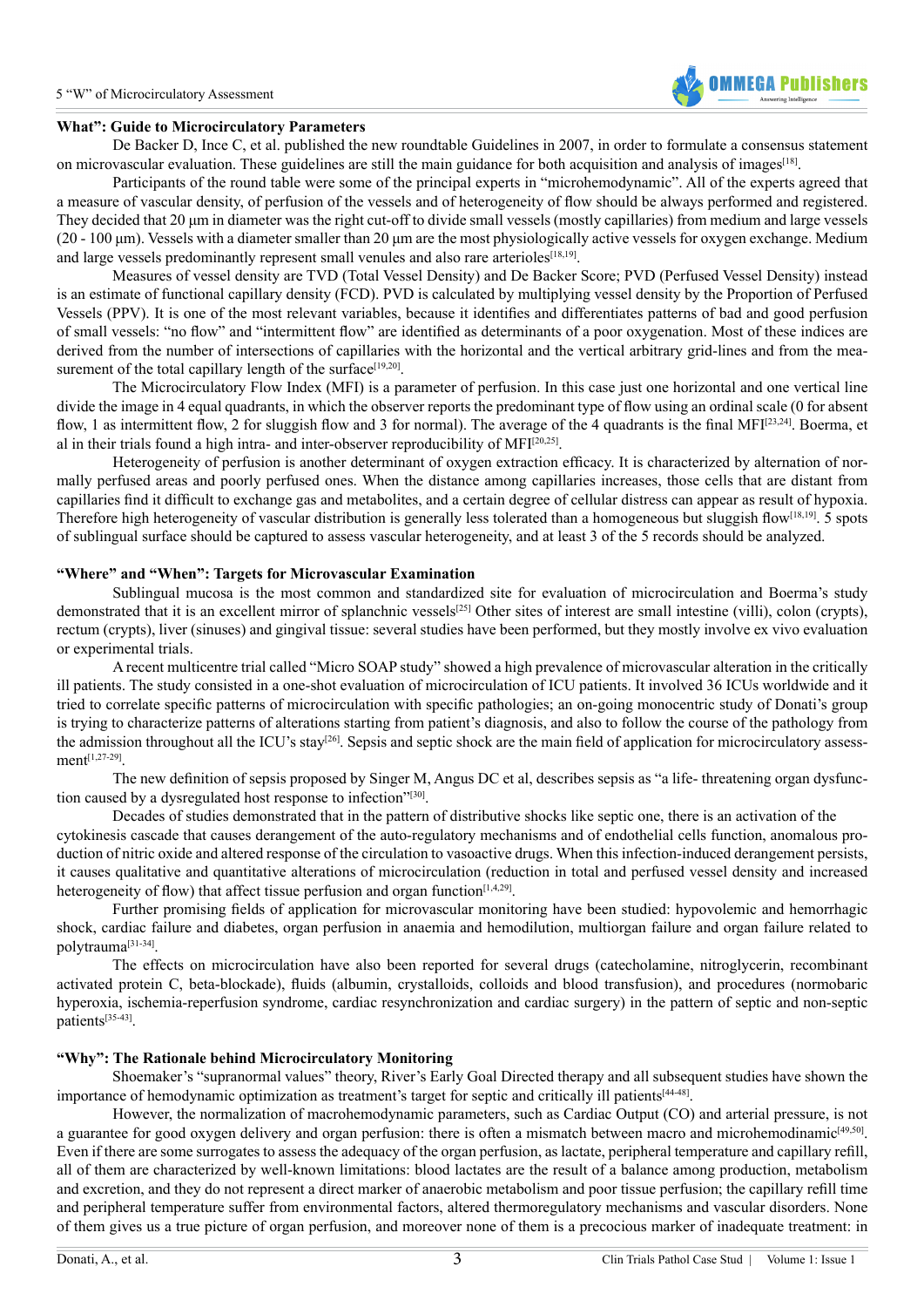

these cases, the direct visualization of microcirculatory alterations, through direct monitoring at the patient's bedside, may be an additional resource for clinicians to guide their treatment and to formulate a right prognosis for their patients.

# **Conclusion**

Several years of researches demonstrated that microcirculation is important in the physiopathology of sepsis, septic shock and much other pathology.

Real time monitoring of microcirculation may represent an additional weapon for the diagnosis and a guide to treatment. Unfortunately, the technology is not yet ready to ensure that the instrument is versatile and quick enough to be routinely used in clinical practice. The current limitations to a broad spectrum use of the device are: the necessity of specific expertise of the observer, the time-consuming procedure of analysis and moreover the lack of agreement upon the range of normal values for the main parameters in healthy people. Despite the difficulties, the increasing space given from literature is a clear sign of recognition and legitimation of this technique and a stimulation to find answers to the open questions through high-quality clinical and experimental trials.

## **References:**

<span id="page-3-0"></span>1) [Ince, C. The microcirculation is the motor of sepsis. \(2005\) Crit Care 9\(4\): S13-S19.](http://www.ncbi.nlm.nih.gov/pubmed/16168069) 

2) [Klijn, E., Lagrand, W.K., Brugts, J.J., et al. The Microcirculation in Heath and Critical Disease. \(2008\) Prog Cardiovasc Dis 51\(2\): 161-170.](http://www.ncbi.nlm.nih.gov/pubmed/18774014)

3) [Gutterman, D.D., Chabowski, D.S., Kadlec, A.O., et al. The Human Microcirculation: Regulation of Flow and Beyond. \(2016\) Circ Res](http://www.ncbi.nlm.nih.gov/pubmed/26837746)  [118\(1\):157-172.](http://www.ncbi.nlm.nih.gov/pubmed/26837746)

4) [Vallet, B. Endothelial cell dysfunction and abnormal tissue perfusion. \(2002\) Crit Care Med 30\(5\): S229–S234](http://www.ncbi.nlm.nih.gov/pubmed/12004241).

5) [Segal, S.S. Regulation of blood flow in the microcirculation. \(2005\) Microcirculation 12\(1\): 33-45.](http://www.ncbi.nlm.nih.gov/pubmed/15804972) 

6) [Creteur, J., Preiser, J.C., Dubois, M.J., et al. Microvascular blood flow is altered in patients with sepsis. \(2002\) Am J Respir Crit Care Med](http://www.ncbi.nlm.nih.gov/pubmed/12091178)  [166\(1\): 98–104.](http://www.ncbi.nlm.nih.gov/pubmed/12091178)

7) [Sakr, Y., Dubois, M.J., Creteur, J., et al. Persistent microcirculatory alterations are associated with organ failure and death in patients with septic](http://www.ncbi.nlm.nih.gov/pubmed/15343008)  [shock. \(2004\) Crit Care Med Sep 32\(9\): 1825-1831.](http://www.ncbi.nlm.nih.gov/pubmed/15343008)

<span id="page-3-1"></span>8) [Slaaf, D.W., Tangelder, G.J., Reneman, R.S., et al. A versatile incident illuminator for intravital microscopy. \(1987\) Int J Microcirc Clin Exp](http://www.ncbi.nlm.nih.gov/pubmed/3429145)  [6\(4\): 391-397.](http://www.ncbi.nlm.nih.gov/pubmed/3429145)

<span id="page-3-2"></span>9) [Groner, W., Winkelman, J.W., Harris, A.G., et al. Orthogonal polarization spectral imaging: a new method for study of the microcirculation.](http://www.ncbi.nlm.nih.gov/pubmed/10502828)  [\(1999\) Nat Med 5\(10\): 1209–1212.](http://www.ncbi.nlm.nih.gov/pubmed/10502828)

<span id="page-3-5"></span>10) [Harris, A.G., Sinitsina, I., Messmer, K. Validation of OPS imaging for microvascular measurements during isovolumic hemodilution and low](http://www.ncbi.nlm.nih.gov/pubmed/11893588)  [hematocrits. \(2002\) Am J Physiol Heart Circ Physiol 282\(4\): H1502–H1509.](http://www.ncbi.nlm.nih.gov/pubmed/11893588)

11) [Lindert, J., Werner, J., Redlin, M., et al. OPS imaging of human microcirculation: a short technical report. \(2002\) J Vasc Res 39\(4\): 368-372.](http://www.ncbi.nlm.nih.gov/pubmed/12187127) 12) [Cerný, V., Turek, Z., Parízková, R. Orthogonal polarization spectral imaging. \(2007\) Physiol Res 56\(2\): 141-147.](http://www.ncbi.nlm.nih.gov/pubmed/16555953)

<span id="page-3-3"></span>13) [Goedhart, P.T., Khalilzada, M., Bezemer, R., et al. Sidestream Dark Field \(SDF\) imaging: a novel stroboscopic LED ring-based imaging mo](http://www.ncbi.nlm.nih.gov/pubmed/19550794)[dality for clinical assessment of the microcirculation. \(2007\) Opt Express 15\(23\): 15101–15114.](http://www.ncbi.nlm.nih.gov/pubmed/19550794)

14) [Eriksson, S., Nilsson, J., Sturesson, C. Non-invasive imaging of microcirculation: a technology review. \(2014\) Med Devices \(Auckl\) 7:](http://www.ncbi.nlm.nih.gov/pubmed/25525397)  [445–452.](http://www.ncbi.nlm.nih.gov/pubmed/25525397)

<span id="page-3-4"></span>15) [Ince, C., Tibboel, D., Reiss, I.K., et al. Cutaneous microcirculation in preterm neonates: comparison between sidestream dark field \(SDF\) and](http://www.ncbi.nlm.nih.gov/pubmed/26021740)  [incident dark field \(IDF\) imaging. \(2015\) J Clin Monit Comput 29\(5\): 543–548.](http://www.ncbi.nlm.nih.gov/pubmed/26021740)

16) [Hutchings, S., Watts, S., Kirkman, E. The Cytocam video microscope. A new method for visualising the microcirculation using Incident Dark](http://www.ncbi.nlm.nih.gov/pubmed/26484715)  [Field technology. \(2015\) Clin Hemorheol Microcirc 62\(3\): 261-271.](http://www.ncbi.nlm.nih.gov/pubmed/26484715)

17) [Gilbert-Kawai, E., Coppel, J., Bountziouka, V., et al. A comparison of the quality of image acquisition between the incident dark field and](http://www.ncbi.nlm.nih.gov/pubmed/26797680)  [sidestream dark field video-microscopes. \(2016\) BMC Med Imaging 16:10.](http://www.ncbi.nlm.nih.gov/pubmed/26797680)

<span id="page-3-6"></span>18) [Hollenberg, S., Boerma, C., Goedhart, P., et al. How to evaluate the microcirculation: report of a round table conference. \(2007\) Crit Care](http://www.ncbi.nlm.nih.gov/pubmed/17845716)  [11\(5\): R101.](http://www.ncbi.nlm.nih.gov/pubmed/17845716)

<span id="page-3-8"></span>19) [Massey, M.J., Shapiro, N.I. A guide to human in vivo microcirculatory flow image analysis. \(2016\) Crit Care 20: 35.](http://www.ncbi.nlm.nih.gov/pubmed/26861691)

<span id="page-3-7"></span>20) [Bezemer, R., Khalilzada, M., Ince, C. Recent Advancements in Microcirculatory Image Acquisition and Analysis. \(2008\) Yearbook of Intensive](http://link.springer.com/chapter/10.1007%2F978-3-540-77290-3_63)  [Care and Emergency Medicine 677-690.](http://link.springer.com/chapter/10.1007%2F978-3-540-77290-3_63)

<span id="page-3-9"></span>21) [Massey, M.J., Larochelle, E., Najarro, G., et al. The microcirculation image quality score: development and preliminary evaluation of a pro](http://www.ncbi.nlm.nih.gov/pubmed/23972316)[posed approach to grading quality of image acquisition for bedside videomicroscopy. \(2013\) J Crit Care 28\(6\): 913-917.](http://www.ncbi.nlm.nih.gov/pubmed/23972316) 

<span id="page-3-10"></span>22) [Petersen, S.M., Greisen, G., Hyttel-Sorensen, S., et al. Sidestream dark field images of the microcirculation: intra-observer reliability and cor](http://www.ncbi.nlm.nih.gov/pubmed/24885423)[relation between two semi-quantitative methods for determining flow. \(2014\) BMC Med Imaging 14:14.](http://www.ncbi.nlm.nih.gov/pubmed/24885423)

<span id="page-3-11"></span>23) [Arnold, R.C., Parrillo, J.E., Phillip, D. R., et al. Point-of-care assessment of microvascular blood flow in critically ill patients. \(2009\) Intensive](http://www.ncbi.nlm.nih.gov/pubmed/19554307)  [Care Med 35\(10\): 1761-1766.](http://www.ncbi.nlm.nih.gov/pubmed/19554307)

24) [Pozo, M.O., Kanoore, E.V.S., Ince, C., et al. Comparison of different methods for the calculation of the microvascular flow index. \(2012\) Crit](http://www.ncbi.nlm.nih.gov/pubmed/22593824)  [Care Res Pract 102483.](http://www.ncbi.nlm.nih.gov/pubmed/22593824)

<span id="page-3-12"></span>25) [Boerma, E.C., Mathura, K.R., Spronk, P.E., et al. Quantifying bedside-derived imaging of microcirculatory abnormalities in septic patients: a](http://www.ncbi.nlm.nih.gov/pubmed/16280059)  [prospective validation study. \(2005\) Crit Care 9\(6\): R601–R606.](http://www.ncbi.nlm.nih.gov/pubmed/16280059)

<span id="page-3-13"></span>26) [Vellinga, N.A., Boerma, E.C., Koopmans, M., et al. Study Design of the Microcirculatory Shock Occurrence in Acutely Ill Patients \(micro-](http://www.hindawi.com/journals/ccrp/2012/121752/)[SOAP\): an International Multicenter Observational Study of Sublingual Microcirculatory Alterations in Intensive Care Patients. \(2012\) Crit Care](http://www.hindawi.com/journals/ccrp/2012/121752/)  [Res Pract: 121752.](http://www.hindawi.com/journals/ccrp/2012/121752/)

27) [De Backer, D., Durand, A. Monitoring the microcirculation in critically ill patients. \(2014\) Best Pract Res Clin Anaesthesiol 28\(4\): 441-451.](http://www.ncbi.nlm.nih.gov/pubmed/25480773) 28) [Trzeciak, S., McCoy, J.V., Phillip Dellinger, R., et al. Early increases in microcirculatory perfusion during protocol-directed resuscitation are](http://www.ncbi.nlm.nih.gov/pubmed/18594793)  [associated with reduced multi-organ failure at 24 h in patients with sepsis. \(2008\) Intensive Care Med 34\(12\): 2210–2217.](http://www.ncbi.nlm.nih.gov/pubmed/18594793)